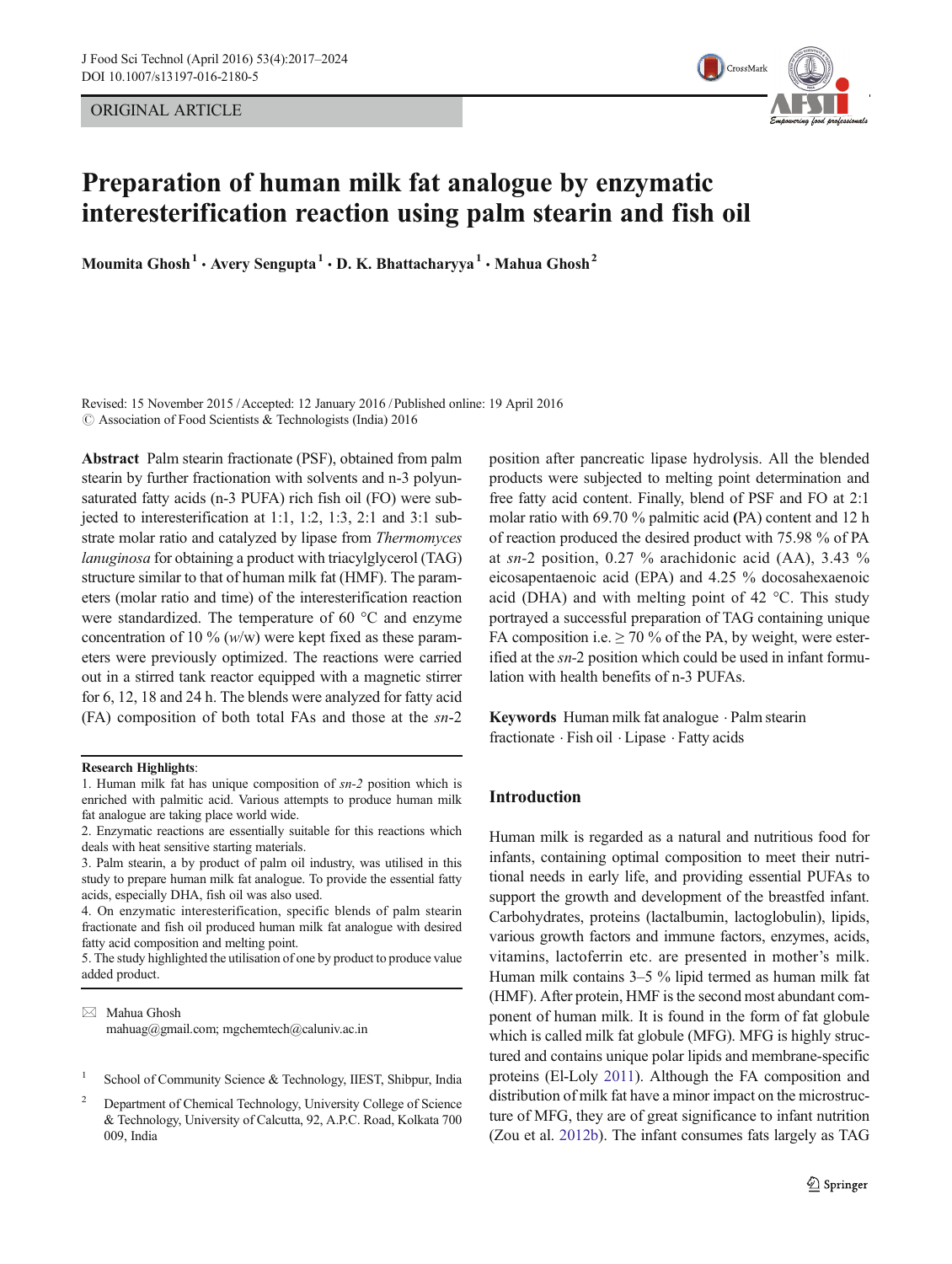(98 %), which needs to be broken down by the consecutive actions of several lipases in the upper gastrointestinal tract before absorption. The digestion of lipids in the infant gut is fully dependent on the distribution of FA in the TAG molecule. Many studies regarding the effects of FA distribution in HMF on the digestion and absorption of infants have proved the beneficial function of the location of saturated FA at the sn-2 position of TAG (Akoh [2006;](#page-6-0) Innis et al. [1995](#page-6-0)). The metabolic importance of the location of PA at the sn-2 position was further highlighted and that the overall absorption and transport rate of the oleic -palmitic -oleic (OPO) group was higher than that of the oleic -oleic -palmitic (OOP) group, which again indicated the beneficial functions of the intramolecular structure of HMF (Aoe et al. [1997](#page-6-0); Xu [2000](#page-7-0)). The long chain polyunsaturated fatty acids (LCPUFAs) present in HMF play a major role in infant nutrition. Amongst them most obtained LCPUFA is DHA  $(C_{22.6n-3})$ , but it varies from mother to mother. Both nervonic acid (NA) and DHA are important for intrauterine and extrauterine neurodevelopment of both fetus and infant as these FAs are incorporated in large amounts in structural lipids of central nervous system of the baby. Also DHA and arachidonic acid (AA) are beneficial for neonate as they are primary components of retinal rod cells and phospholipids (Guesnet and Alessandri [2011](#page-6-0); Wang et al. [2006\)](#page-7-0).

In some unusual cases infants cannot be nourished by this unique gift of nature. Hence the importance of preparing HMF analogue arises. Many workers from different parts of country tried to prepare human milk fat analogue (HMFA) using various starting materials (Zou et al. [2011;](#page-7-0) Teichert and Akoh [2011](#page-7-0); Turan et al. [2012;](#page-7-0) Li et al [2014\)](#page-6-0). Among them most of the workers adopted the enzymatic reactions due to its mild reaction conditions to protect the PUFA from deterioration during reaction and also to utilize the specificity of enzymes. Zou et al. [\(2012a,](#page-7-0) [c\)](#page-7-0) was first tried to produce HMFA from palm stearin by combining enzymatic and physical method. In this study HMFA were prepared by two step process namely, acidolysis of interesterified high-melting palm stearin with fatty acids from rapeseed oil by using lipozyme RM IM and blending of the enzymatic product with the selected oils.

Presently a huge amount of palm oils are imported to India and further fractionated for producing palm olein i.e. a stable frying oil. The oil industries are trying to find out a proper pathway to utilize the high melting stearin part. In the present study attempts have been made to prepare HMFA utilizing this stearin fraction by further fractionating it to obtain PSF (mp = 58 °C) with PA content of 88.57 %. This fractionate was interesterified with FO containing the omega-3 FAs especially EPA and DHA. The regio-specific lipase Lipozyme TLIM was used as biocatalyst so as to protect the PA present at sn-2 position. Instead of blending of FO with PSF we opted for interesterification to obtain the uniform desired triglyceride composition and melting point.

## Materials and methods

### Materials

Palm stearin, that was fractionated, was provided by Budge Budge Refineries LTD, India. FO capsule Mega-Shel Cal from Elder Pharmaceuticals, India was purchased from local medical shop. Lipozyme TLIM (Thermomyces lanuginose) was obtained from Novozyme India Ltd., Bangalore, India, as a gift. The enzyme has an activity of 250 IU/g as per the literature provided by the manufacturer. The EC number of the enzyme is 3.1.1.3. Pancreatic lipase was procured from Sigma, Aldrich, Mont. Luis, MO. All other chemicals were supplied by Merck India Ltd. Mumbai.

# Methods

#### Productions of PSF

PSF was selected as starting material due to its adequacy of PA which is suitable for use in infant formula. PSF was produced from palm stearin by solvent fractionation process using acetone in a ratio of 1:5  $v/v$  (palm stearin: acetone) for  $3\frac{1}{2}$  hr. at a temperature of 20 °C. The solid fraction was collected by vacuum filtration, then liquefied and vacuum dried.

#### Interesterification

The enzymatic interesterification reactions were performed in a stirred tank reactor equipped with a magnetic stirrer cum hot plate. PSF was mixed with FO at five different substrate molar ratios (1:1, 2:1, 3:1, 1:2 and 1:3) at a constant temperature of 60 °C. These ratios were selected to provide FA composition similar to that of HMF. 10 %  $(w/w)$  enzyme (based on total substrate weight) Lipozyme TLIM was added to the reaction as the biocatalyst. The reaction was carried out for different course of time (6, 12, or 18, 24 h) with continuous stirring at 200 rpm under complete vacuum. After the reaction, the mixtures were filtered to remove the enzyme. The products were used in subsequent analysis.

#### Isolation of TAG

A portion of the product was dissolved in hexane (1:2, by volume) and then applied in a band on a silica gel plate (SRL, Mumbai, India). Plates were developed in hexane/ diethyl ether/acetic acid (80:20:1, by volume), dried, and sprayed with 1 % 2,7-dichloroflourescein in methanol. To determine relative migration of the neutral glycerides, glyceride standards (monoglycerides, triglyceride and fatty acids) were used. The bands were visualized in iodine vapour. The band corresponding to TAGs was scraped and extracted with diethyl ether, then the solvent was removed under a stream of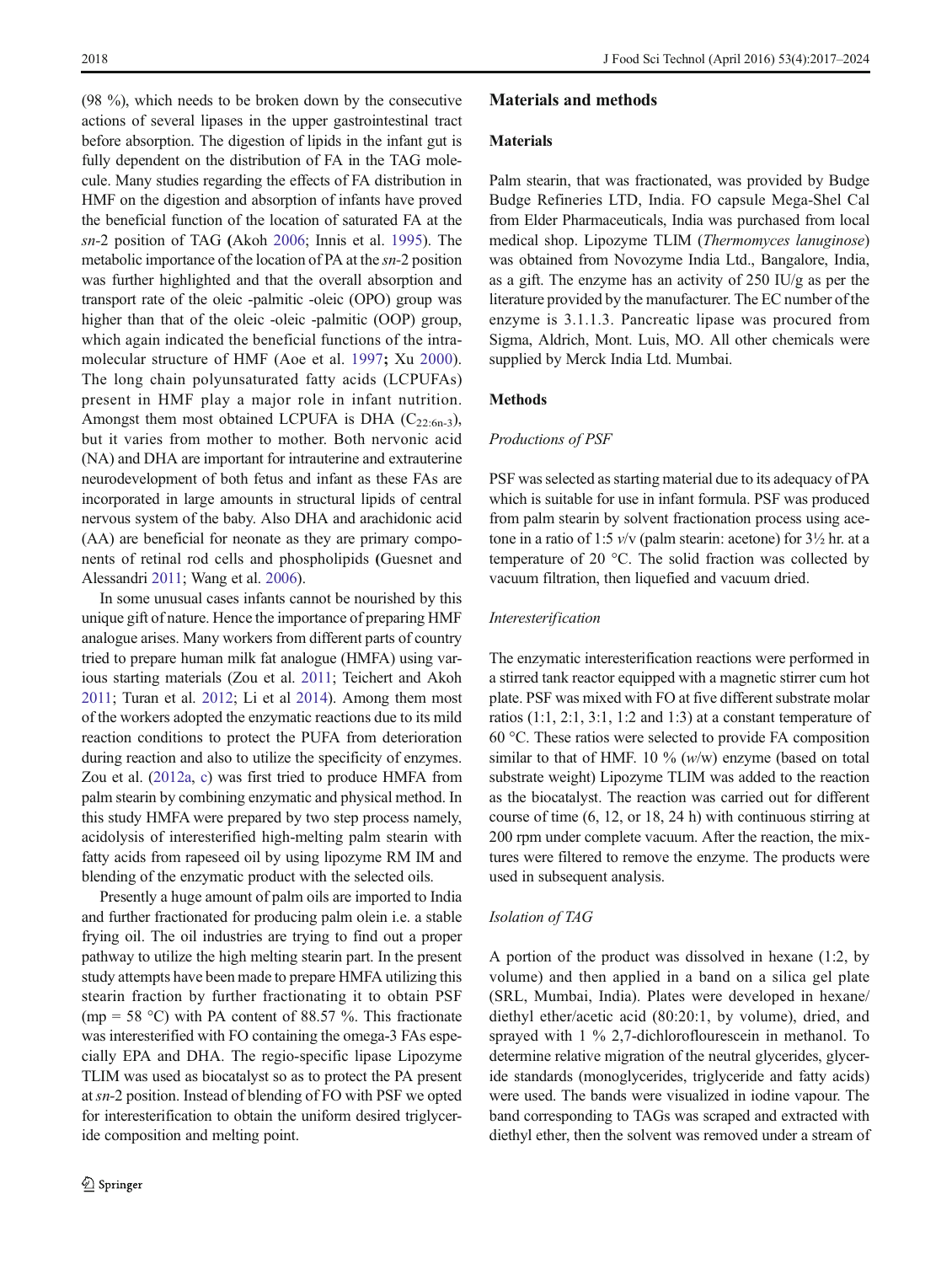nitrogen gas. The isolated TAG was used for its total FA composition determination and those at the sn-2 position.

## FA composition

FA compositions of the TAG samples were analyzed by gas chromatography (GC). Fatty acid methyl esters (FAME) were prepared by the method described by Metcalfe and Schmitz ([1961\)](#page-6-0). TGs were converted to their methyl esters by adding 0.5 (N) methanolic KOH shaken vigorously for 10 min. To neutralize the alkali, 1 ml of 1 (N) HCL was added into the sample solution and shaken for a while. Fatty acid methyl esters (FAME) were then extracted with petroleum ether (boiling point 40–608C). FAMEs were analyzed by an Agilent 6890 N computerized gas chromatograph (network GC system – G 1530 N). The GC instrument used was equipped with FID detector and capillary DB-Wax column (30 m L, 0.32 mm I.D, 0.25  $\mu$ m FT). N<sub>2</sub>, H<sub>2</sub> and airflow rate was maintained at 1 mL/min, 30 mL/ min and 300 mL/min respectively. Inlet & detector temperature was kept at 250 °C and the oven temperature was programmed as 150–190-230 °C with increase rate of 15 °C/min and 5 min hold up to 150 °C and 4 °C/ min with 10 min hold up to 230 °C. Results were expressed as percent weight by weight  $(\% w/w)$  basis. The gas chromatograph was calibrated prior to sample injection on each day, and all chemical methods were validated before sample analysis.

## Analysis of sn-2 position of structured TAG prepared

The sn-2 positional fatty acid composition was determined following the method described by Luddy et al. ([1963](#page-6-0)). One milliliter of 1 M Tris-HCl buffer (pH 8.0), 0.25 ml of 0.05 % bile salts,  $0.1$  ml of  $2.2$ % CaCl<sub>2</sub>, and 9 mg of pancreatic lipase were added to the TAG. The mixture was incubated in a water bath at 40 °C for 2 min with vigorous shaking, and then, 0.5 ml of 6 N HCl and 2 ml of diethyl ether were added and centrifuged. Diethyl ether was dried by anhydrous sodium sulfate and evaporated by vacuum. The hydrolytic products were separated on silica gel G TLC plates, and the developing solvent system was hexane/diethyl ether/acetic acid (60:40:1, vol/vol/vol). The band corresponding to sn-2 MAG was scraped off, methylated, and analyzed in GC by the same method mentioned above.

# Slip melting point

Slip melting point of the structured TAGs was measured by the method described in the AOCS [\(1989a](#page-6-0)) Official Method Cc 1–25.

#### Free fatty acid (FFA) content

FFA contents defined as the percentage by weight of FFA groups existing in oils and fats were measured by AOCS [\(1989b\)](#page-6-0) Official Method Te 1a - 64. Approximately 1 to 2 g of sample and 25 ml of neutral alcohol was taken in a conical and boiled for few minutes in water bath and then titrated with 0.1 (N) NaOH solution using phenolphthalein as indicator until pink color end point was not found.

#### Statistical analysis

All data were analysed in triplicate and the results were expressed as mean  $\pm$  standard deviation (SD). A normality test (one-way ANOVA) was done for all samples and the  $p$  value was determined  $p < 0.05$ .

## Results and discussion

The organic solvent containing system is effective in the interesterification reaction, especially in case of solid state substrates. However, in case of liquid state substrates at the reaction temperature, the reaction progresses efficiently even in a solvent free system (Shimada et al. [2000](#page-7-0)). Therefore, we choose solvent free system in our experiments.

Palm stearin is one of the major byproduct of palm oil industry and is a rich source of PA. On further fractionation it can yield PSF with melting point 58 °C, can be used as a suitable starting material instead of palm stearin, i.e. normally obtained in single step fractionation. PSF (PA =  $88.57 \%$ ), after solvent fractionation, was thus used as the starting TGs for its suitable PA content. The FA compositions of the PSF and FO have been shown in Table [1](#page-3-0). From this table, it was observed that, the major FA in PSF was PA (88.57 %) followed by stearic acid (7.53 %) and oleic acid (3.90 %). The enhanced PA content (70 % PA) especially at the sn-2 position, which was advantageous upon other oils. On the other hand, docosahexaenoic acid (50.76 %) followed by eicosapentaenoic acid (21.87 %) were present in FO primarily. Some amount of palmitic (2.05 %), palmitoleic (0.64 %), stearic (1.73 %), oleic (4.19 %), linoleic (1.64 %), eicosadienoic (1.16 %), eicosatrienoic (3.32 %), arachidonic (1.63 %), erucic (0.98 %), docosapentaenoic (2.82 %) and nervonic acid (7.21 %) were also present in FO. The LCPUFAs of fish oil have positive effects on the growth and development of infants and ameliorates the visual and cognitive functions especially in preterm infants (Birch et al. [2005;](#page-6-0) Innis et al. [2001](#page-6-0)). On the basis of these characteristics, it was possible to prepare structured TAGs with similar FA composition and distribution to HMF by enzymatic interesterification, the fractionated palm stearin with LCPUFAs rich FO catalyzed by lipozyme TLIM.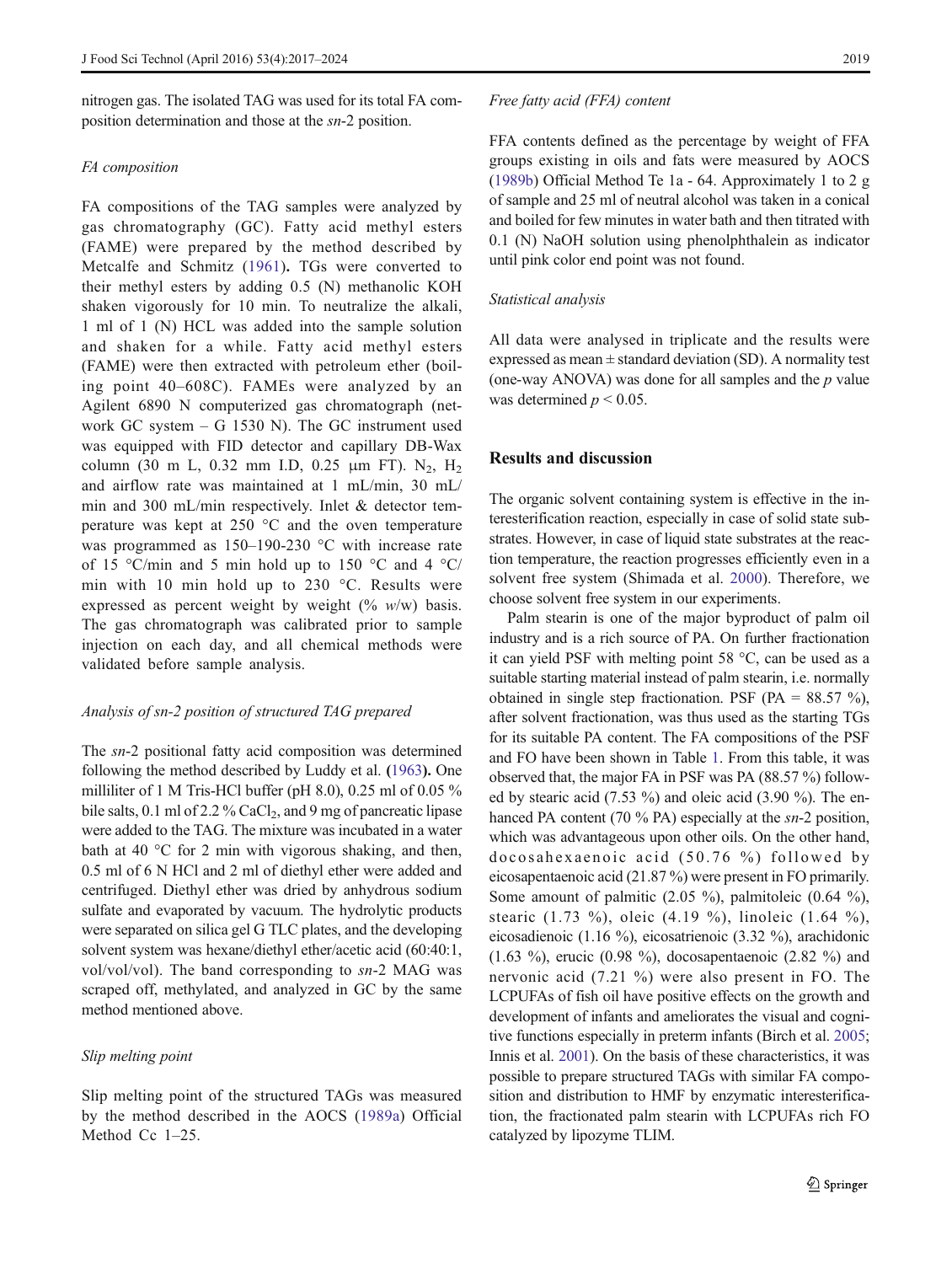<span id="page-3-0"></span>Table 1 Fatty acid profile of PSF and FO

| Serial | Fatty      | Common names             | Fatty Acids $(\%w/w)$ |                  |
|--------|------------|--------------------------|-----------------------|------------------|
| No.    | acids      |                          | PSF                   | FO.              |
| 1.     | $C_{16:0}$ | Palmitic acid            | $88.57 \pm 0.06$      | $2.05 \pm 0.05$  |
| 2.     | $C_{16:1}$ | Palmitoleic acid         |                       | $0.64 \pm 0.06$  |
| 3.     | $C_{18:0}$ | Stearic acid             | $7.53 \pm 0.03$       | $1.73 \pm 0.07$  |
| 4.     | $C_{18:1}$ | Oleic acid               | $3.90 \pm 0.06$       | $4.19 \pm 0.19$  |
| 5.     | $C_{18:2}$ | Linoleic acid            |                       | $1.64 \pm 0.08$  |
| 6.     | $C_{20:2}$ | Eicosadienoic acid       |                       | $1.16 \pm 0.13$  |
| 7.     | $C_{20:3}$ | Eicosatrienoic acid      |                       | $3.32 \pm 0.25$  |
| 8.     | $C_{20:4}$ | Arachidonic acid         |                       | $1.63 \pm 0.04$  |
| 9.     | $C_{20:5}$ | Eicosapentaenoic<br>acid |                       | $21.87 \pm 0.27$ |
| 10.    | $C_{22:1}$ | Erucic acid              |                       | $0.98 \pm 0.12$  |
| 11.    | $C_{22:5}$ | Docosapentaenoic<br>acid |                       | $2.82 \pm 0.07$  |
| 12.    | $C_{24:1}$ | Nervonic acid            |                       | $7.21 \pm 0.11$  |
| 13.    | $C_{22:6}$ | Docosahexainoic<br>acid  |                       | $50.76 \pm 0.24$ |

Palm stearin (PS), obtained as a solid fraction from palm oil by partial crystallization at controlled temperature, is a useful source of natural hard vegetable fat for bakery products due to its β crystals. Further, PSF contains significant amount of PA at the sn-2 position, which would be adequate for use in infant formula. The aim of this study was to prepare TAG utilizing the unique content of PA in PSF along with incorporation of LCPUFAs to meet the FA requirements for HMF. The FA composition of different blends prepared at different substrate molar ratio of PSF and FO is presented in Table [2.](#page-4-0) Enzymatic interesterification is more spatially selective for producing more specific TAGs (Gunstone [2001](#page-6-0)). Enzymatic interesterification reactions were carried out at 60 °C for 6, 12, 18 and 24 h with continuous stirring (300 rpm) under complete vacuum condition to reduce the chances of free fatty acid formation in the present study. All the reactions were performed in triplicates, and average results with standard deviations were calculated. Lipozyme TLIM enzyme was used in this interesterification reaction due to its  $sn-1$ , 3 specificity that would result in suitable incorporation of PA, EPA and DHA at the specific positions of the glycerol moieties (Xu [2000](#page-7-0); Innis et al. [1995\)](#page-6-0). It can be seen from the table that the highest value of PA was 70.30 % in 3:1 (PSF: FO) molar ratio and the lowest was 11.23 % in 1:3 substrate molar ratio of PSF:FO. It was observed that the PA content was gradually increased with increasing quantities of PSF in the blend for obvious reason (Sellappan and Akoh [2001\)](#page-7-0). Recently, palm stearin is mainly used as a material for production of various fats. HMFA preparation by utilization of palm stearin can not only increase the added value of palm oil but also decrease the production cost. Meanwhile, physical blend of palm stearin with vegetable oils to prepare HMFAs were used in some studies. Those products had similar FA compositions to that of HMF, but the distribution of FA was quite different, i.e., the saturated FAs were evenly distributed at three positions. The blend of 2:1 substrate molar ratio of PSF to FO contained optimum amount of PA (63.33 %). EPA and DHA, the two most imperative LCPUFAs for intrauterine and extrauterine neurodevelopment of both fetus and infant (Fleith and Clandinin [2005](#page-6-0)), were also present in significant amount in all the blends and their amount was directly proportional with increased content of FO. NA (Nervonic acid), a monounsaturated  $\omega$ -9 FA which also plays an important role in functioning of nervous system was also present in FO as well as in the PSF: FO blends. The highest value achieved was 5.63 % in the blend of 1:3 ratio of PSF: FO. AA another important essential fatty acid vital for brain growth was present in minor quantity in the blends. The highest value achieved was 1.32 % in the blend of 1:3 ratio of PSF: FO. The amount of total unsaturated FA including LCPUFA in the HMFAs was nearly identical with HMF. Unsaturated FA rich diets are advantageous in infant feeding, since they are absorbed better than SFAs due to less interference with calcium absorption (Karabulut et al. [2007](#page-6-0)). From Table [2](#page-4-0) it could be concluded that the blend of 2:1 PSF:FO provided the optimum properties of HMF as they contain high amount of PA in combination with significant quantity of other FAs in terms of stearic, oleic, linoleic acid and also LCPUFAs in terms of EPA, DHA and NA. The total FA composition of the blends remained similar after the interesterification reaction as there was only rearrangement of acyl groups within the glycerol backbone. However, the acidolysis and the concentrated LCPUFA as acyl donors, were used as the reaction method in most studies which led to huge loss of LCPUFA and thus enhanced the production cost. With respect to LCPUFA, considering their high value and low content of LCPUFA in HMF, physical addition by the precise calculation could be a favored alternative method. It is supposed that this type of structured lipid, prepared in the present study, provide higher FA and calcium absorption and thus efficient use of dietary energy (Xu [2000;](#page-7-0) Innis et al. [1995](#page-6-0)).

The melting point profiles of the blends and interesterified samples are given in Fig [1.](#page-4-0) The melting point of all samples were within the range of 42 °C which is suitable for optimum absorption of lipid in human body as the activation temperature of pancreatic lipase is approximately at 40 °C (Squire et al. [2003\)](#page-7-0). It was observed that the melting points of the products initially in case of all the different molar ratios are high but as interesterification reaction proceeded their melting points gradually reduced. This phenomenon can be justified by the fact that during the course of interesterification reaction, the FA was rearranged and new TAG with altered composition was formed which had decreased melting point. It was obvious that blends having higher amount of PSF than FO had higher melting point. The melting point of interesterified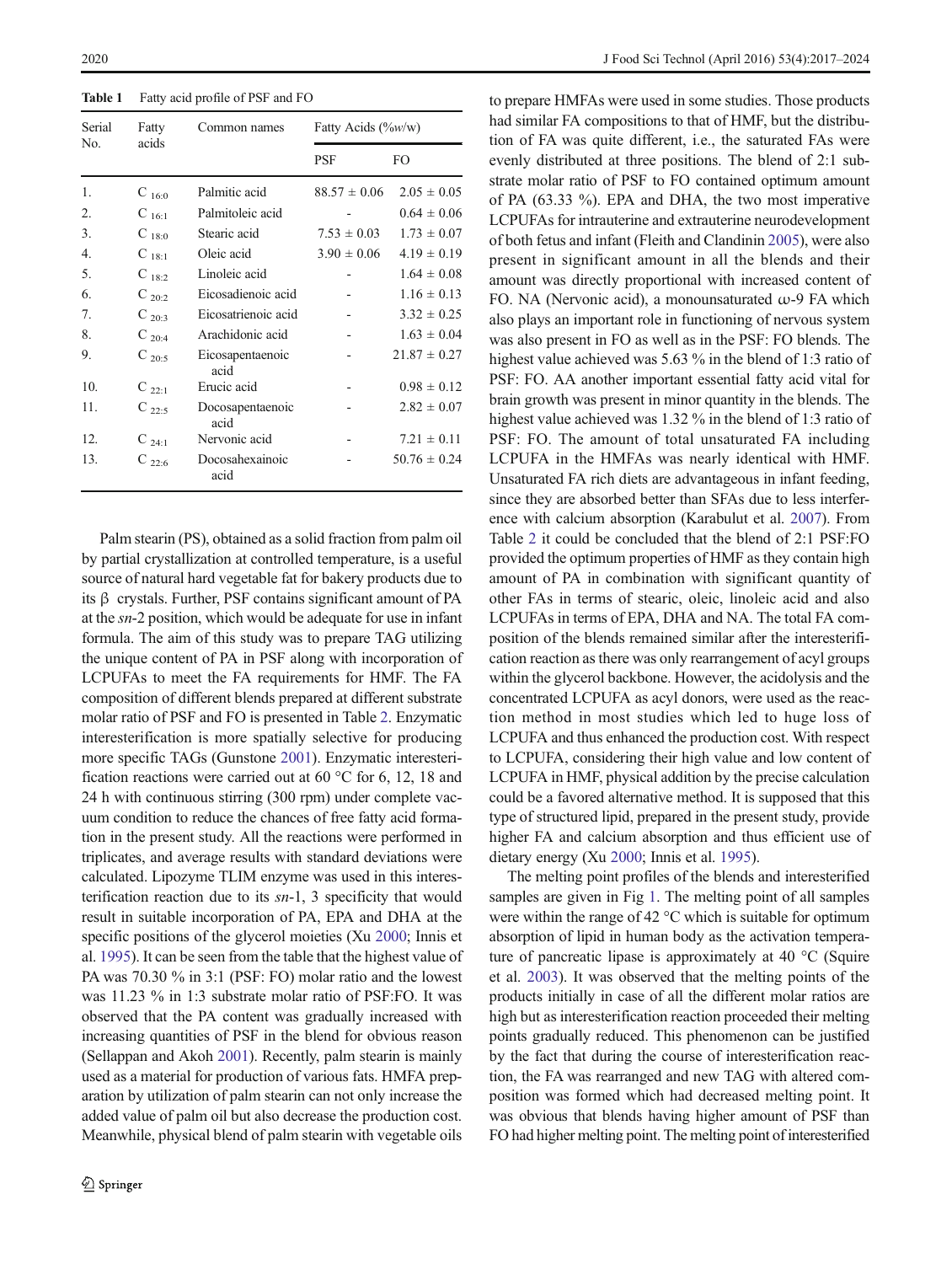<span id="page-4-0"></span>Table 2 Fatty acid compositions of blends prepared at different substrate molar ratio of PSF and FO

| Serial No. | Fatty acid | Fatty Acids (% w/w)            |                                  |                                 |                                  |                                 |
|------------|------------|--------------------------------|----------------------------------|---------------------------------|----------------------------------|---------------------------------|
|            |            | 1:1                            | 2:1                              | 3:1                             | 1:2                              | 1:3                             |
| 1.         | $C_{16:0}$ | $43.94 \pm 0.06^{\text{bcde}}$ | $63.33 \pm 0.04^{\text{acde}}$   | $70.30 \pm 0.43^{\text{abde}}$  | $33.11 \pm 0.14^{\text{abce}}$   | $11.23 \pm 0.18^{abcd}$         |
| 2.         | $C_{18:0}$ | $4.09 \pm 0.13^{\text{bcde}}$  | $5.12 \pm 0.03$ <sup>acd</sup>   | $1.30 \pm 0.08a^{bce}$          | $3.38 \pm 0.28$ <sup>abc</sup>   | $3.87 \pm 0.04^{\text{ace}}$    |
| 3.         | $C_{18:1}$ | $4.05 \pm 0.14^{\text{bcde}}$  | $4.77 \pm 0.10^a$                | $2.40 \pm 0.19^{\text{ade}}$    | $4.20 \pm 0.70^{\text{ac}}$      | $4.37 \pm 1.39^{\text{ac}}$     |
| 4.         | $C_{18:2}$ | $1.01 \pm 0.16^{\rm bede}$     | $3.36 \pm 0.08^{\text{acde}}$    | $4.06 \pm 0.08^{\rm abde}$      | $1.10 \pm 0.70^{\rm abc}$        | $1.64 \pm 0.10^{abc}$           |
| 5.         | $C_{20:2}$ |                                | $0.71 \pm 0.07^{\text{cde}}$     | $0.67 \pm 0.07^{bd}$            | $1.67 \pm 0.03$ bce              | $0.59 \pm 0.10^{bd}$            |
| 6.         | $C_{20:3}$ |                                | $0.04 \pm 0.03^{\text{de}}$      |                                 | $0.24 \pm 0.06^{\text{be}}$      | $2.94 \pm 0.03^{bd}$            |
| 7.         | $C_{20:4}$ | $0.72 \pm 0.32^{\text{bcde}}$  | $0.46 \pm 0.01^{\text{acde}}$    | $0.70\,\pm\,0.07^{\text{abde}}$ | $1.03 \pm 0.04^{\text{abce}}$    | $1.32 \pm 0.03^{\text{abcd}}$   |
| 8.         | $C_{20:5}$ | $11.3 \pm 0.82^{\text{bcde}}$  | $5.78 \pm 0.11^{\text{acde}}$    | $5.27 \pm 0.22^{\rm abde}$      | $13.48 \pm 0.41^{\text{abce}}$   | $18.63\,\pm\,0.10^{abcd}$       |
| 9.         | $C_{22:1}$ | $1.79 \pm 0.13^{\text{bcde}}$  | $2.66 \pm 0.14^{\text{acde}}$    | $3.76 \pm 0.06^{\text{abe}}$    | $3.68 \pm 0.17^{\text{abe}}$     | $3.57 \pm 0.10^{\text{abcd}}$   |
| 10.        | $C_{22:5}$ | $1.78 \pm 0.11$ <sup>bce</sup> | $0.84 \pm 0.01^{\text{acde}}$    | $0.76\pm0.11^{\text{abde}}$     | $1.88 \pm 0.07$ <sup>bce</sup>   | $2.47 \pm 0.10^{\text{abcd}}$   |
| 11.        | $C_{24:1}$ | $4.07\pm0.07^{\text{bcde}}$    | $2.05 \pm 0.01^{\text{acde}}$    | $1.08 \pm 0.03^{\rm abde}$      | $4.73 \pm 0.04^{\text{abce}}$    | $5.63\,\pm\,0.04^{\text{abcd}}$ |
| 12.        | $C_{22:6}$ | $27.25 \pm 0.07^{\text{bcde}}$ | $10.88 \pm 0.03$ <sup>acde</sup> | $9.70 \pm 0.16^{\text{abde}}$   | $31.50 \pm 0.21$ <sup>abce</sup> | $43.74 \pm 0.10^{abcd}$         |

<sup>a</sup> comparison between 1:1 PSF:FO group with other groups ( $p < 0.05$ ), <sup>b</sup> comparison between 2:1 PSF:FO group with other groups ( $p < 0.05$ ), <sup>c</sup> comparison between 3:1 PSF:FO group with 1:2 groups ( $p < 0.05$ ), <sup>d</sup> comparison between 1:2 PSF:FO group with other groups ( $p < 0.05$ ),  $\epsilon$  comparison between 1:3 PSF: FO group with other groups ( $p < 0.05$ )

product of 2:1 PSF:FO blend showed optimum melting point of 42 °C after 12 h reaction.

Free fatty acid (FFA) is one of the products formed as a result of lipase-catalysed interesterification reaction because interesterification is a two step process; the first being the hydrolysis process and the second the re-esterification process (Reyes and Hill [1994](#page-6-0)). If water is available in the system, the first step predominates and generation of FFA increases. Fig [2](#page-5-0) shows the formations of FFA of the interesterified sample at different time by using different molar ratios of PSF and FO. From this figure it was observed that the formation of FFA increased as the interesterification reaction progressed. This may be due to presence of water in the enzyme for maintaining its activity. The enzyme could be an available source for the formed water which in addition was not fully removed by vacuum (Koletzko et al. [1998](#page-6-0)). However this is not of much concern as the FFA content of the final product was within the desired limit.

Synthesis of triglycerides involves, precise positioning of FAs at the outer sn-1 and sn-3, and center sn-2 positions of the TAG, rather than involving random esterification of three FA to glycerol. The mammary glands of human system has

Fig. 1 Melting point profile of Human Milk Fat Analogues, a comparison between 1:1 PSF:FO group with other groups  $(p < 0.05)$ , *b* comparison between 1:2 PSF:FO group with other groups ( $p < 0.05$ ), c comparison between 1:3 PSF:FO group with other groups ( $p < 0.05$ ), d comparison between 2:1 PSF:FO group with other groups  $(p < 0.05)$ , e comparison between 3:1 PSF:FO group with other groups ( $p < 0.05$ )

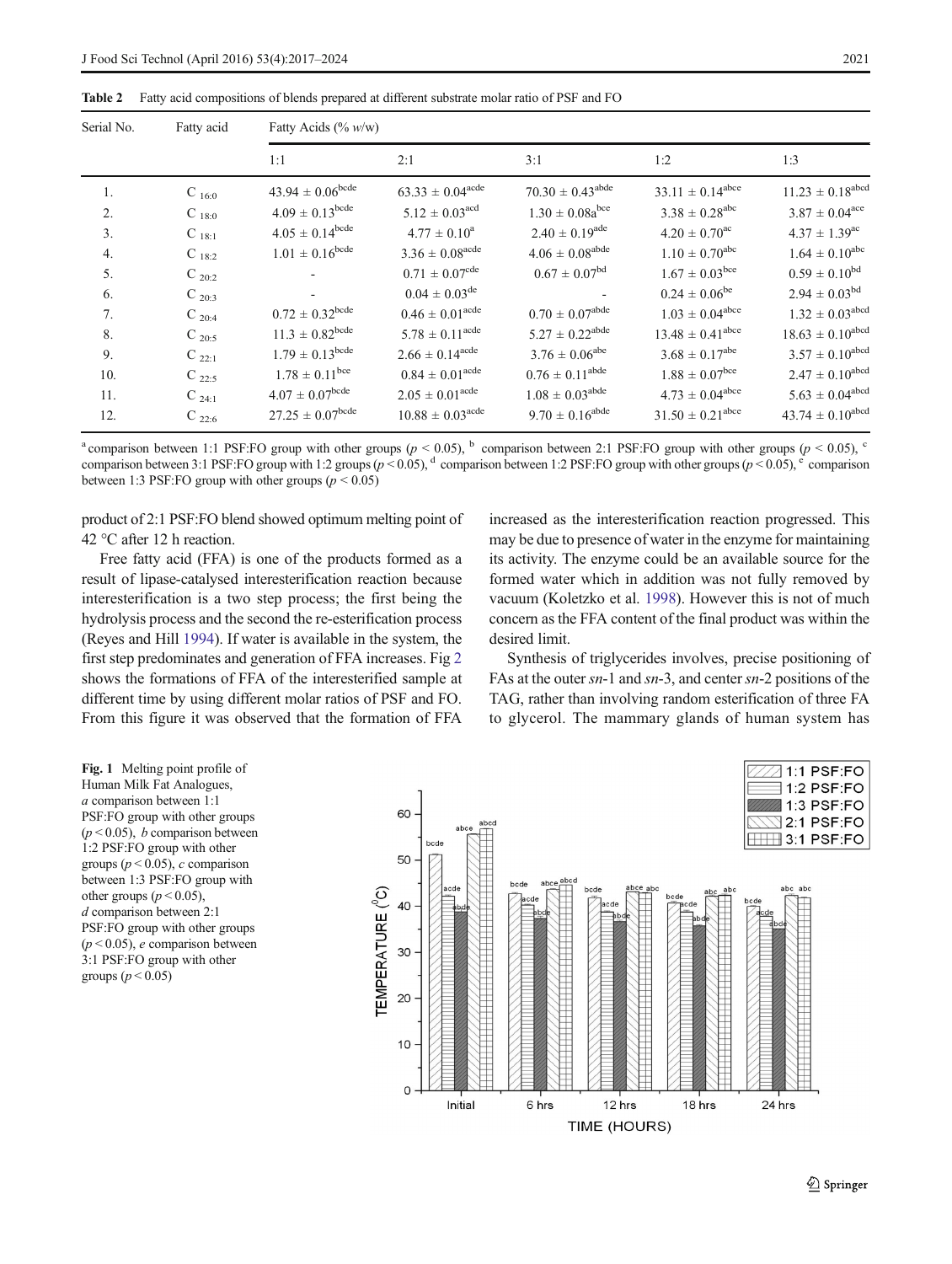<span id="page-5-0"></span>

Fig. 2 Free fatty acid formation during interesterification process. a comparison between 1:1 PSF:FO group with other groups ( $p < 0.05$ ), b comparison between 1:2 PSF: FO group with other groups ( $p \le 0.05$ ), c comparison between 1:3 PSF:FO group with other groups ( $p < 0.05$ ), d comparison between 2:1 PSF: FO group with other groups ( $p$  < 0.05), e comparison between 3:1 PSF:FO group with other groups ( $p < 0.05$ )

developed with unusual pathways which may result in an exact positioning of FA especially at the sn-2 position of TAG, which is different from the TAG present in other human tissues and plasma (Breckenridge et al. [1969\)](#page-6-0). This stereo specific positioning of FA in human milk TAGs involves favored positioning of the saturated FAs especially PA at the sn-2 position, rather than at the  $sn-1,3$  positions, as in human tissue and plasma lipids, and vegetable oils common in human diets, and in the fat blends used in the manufacture of infant formula (Jensen [1995\)](#page-6-0). Endogenous lipases catalyzed TAG digestion leads to hydrolysis of FA from the sn-1,3 linkages of TAG and then release two un-esterified fatty acids and one sn-2 MAG from each triglyceride into the intestinal lumen (Mu and Hoy [2004](#page-6-0)). However this unique structure of PA on the TAG sn-2 position of milk or formula fats improves PA absorption (Lien [1994](#page-6-0); Lien et al. [1993](#page-6-0)) and plasma chylomicron TAG of breastfed infants are high in sn-2 PA (Carnielli et al. [1995](#page-6-0)). Unesterified PA, in addition to low intraluminal solubility, has an increased affinity to merge with divalent cations, such as calcium, to form insoluble soaps, which are malabsorbed (Innis [2011](#page-6-0)). Several studies have established the better efficiency of fat absorption and softer stools in breastfed infants compared to that of formula (containing PA from saturated vegetables) fed infants (Kennedy et al. [1999;](#page-6-0) Lopez et al. [2001\)](#page-6-0). The PA content of the various PSF and FO interesterified products as a whole and that at  $sn-2$ position at different time intervals are shown in Table 3. For the products prepared from PSF and FO using molar ratios of 2:1 and 3:1, at every time interval, 58 % or more PA in sn-2 position were observed in all cases. The PA content in the sn-2

|      |                             |                                                                         | Table 3 Amount of palmitic acid as a whole and in sn-2 position of HMFA samples prepared at different molar ratio of PSF and FO                                                                                                                                                                                                                                                                                                                                                                                                                                                                                             |                                           |                                  |                                                                   |                                                                                                                                              |                                                                                                  |                                |                                      |
|------|-----------------------------|-------------------------------------------------------------------------|-----------------------------------------------------------------------------------------------------------------------------------------------------------------------------------------------------------------------------------------------------------------------------------------------------------------------------------------------------------------------------------------------------------------------------------------------------------------------------------------------------------------------------------------------------------------------------------------------------------------------------|-------------------------------------------|----------------------------------|-------------------------------------------------------------------|----------------------------------------------------------------------------------------------------------------------------------------------|--------------------------------------------------------------------------------------------------|--------------------------------|--------------------------------------|
|      | Sample Palmitic acid (%w/w) |                                                                         |                                                                                                                                                                                                                                                                                                                                                                                                                                                                                                                                                                                                                             |                                           |                                  |                                                                   |                                                                                                                                              |                                                                                                  |                                |                                      |
|      | HMFA at 1:1<br>PSF:F0       | $sn-2$ position 1:1 HMFA at 2:1<br>PSF:F0                               | PSF:F0                                                                                                                                                                                                                                                                                                                                                                                                                                                                                                                                                                                                                      | $sn-2$ position 2:1 HMFA at 3:1<br>PSF-F0 | PSF:F0                           | $sn-2$ position 3:1 HMFA at 1:2<br><b>PSF:FO</b>                  | PSF:F0                                                                                                                                       | sn-2 position 1:2 HMFA at 1:3<br><b>PSF:FO</b>                                                   | PSF:FO                         | $sn-2$ position 1:3<br><b>DSF:FO</b> |
|      |                             |                                                                         | Initial $43.94 \pm 0.06$ evete $48.04 \pm 0.06$ evete $63.33 \pm 0.030 \pm 0.030 \pm 0.030 \pm 0.030 \pm 0.030 \pm 0.030 \pm 0.030 \pm 0.030 \pm 0.030 \pm 0.030 \pm 0.030 \pm 0.030 \pm 0.030 \pm 0.030 \pm 0.030 \pm 0.030 \pm 0.030 \pm 0.030 \pm 0.030 \pm 0.030 \pm 0.03$                                                                                                                                                                                                                                                                                                                                              |                                           |                                  |                                                                   |                                                                                                                                              |                                                                                                  |                                |                                      |
| 6h   |                             | $27.07 \pm 0.07^{\text{bcde}}$ 36.40 $\pm 0.07^{\text{bcde}}$           | $67.66 \pm 0.01^{\text{aede}}$                                                                                                                                                                                                                                                                                                                                                                                                                                                                                                                                                                                              | $64.52 \pm 0.04^{\rm ade}$                | $73.25 \pm 0.53$ <sup>abde</sup> | $64.77 \pm 0.53$ <sup>ade</sup>                                   |                                                                                                                                              | $27.07 \pm 0.07^{\text{abce}}$ 39.55 $\pm$ 0.10 <sup>abcc</sup> 14.45 $\pm$ 0.07 <sup>abcd</sup> |                                | $27.01 \pm 0.07$ <sup>abcd</sup>     |
| 12 h |                             | $21.83 \pm 0.04^{\text{pode}}$ 34.43 $\pm 0.04^{\text{pode}}$           | $69.70 \pm 0.13$ <sup>acde</sup>                                                                                                                                                                                                                                                                                                                                                                                                                                                                                                                                                                                            | $75.98 \pm 0.14^{\text{a}cdc}$            | $74.59 \pm 0.53$ <sup>abde</sup> | $60.78 \pm 0.53$ <sup>abde</sup>                                  |                                                                                                                                              | $21.83 \pm 0.04^{\text{abc}}$ 39.04 $\pm$ 0.06 <sup>abce</sup>                                   | $21.82\pm0.03^{\rm abc}$       | $22.01 \pm 0.03$ <sup>abcd</sup>     |
| 18 h |                             | $20.92 \pm 0.10^{bode}$ 36.86 $\pm 0.10^{bode}$ 75.26 $\pm 0.14^{aode}$ |                                                                                                                                                                                                                                                                                                                                                                                                                                                                                                                                                                                                                             | $62.56\pm0.13^{\rm aede}$                 |                                  | $74.22 \pm 0.43$ <sup>abde</sup> 58.07 $\pm 0.43$ <sup>abde</sup> |                                                                                                                                              | $20.92 \pm 0.10^{abc}$ 38.49 $\pm 0.07^{abc}$                                                    | $26.63 \pm 0.04^{\text{abcd}}$ | $23.00 \pm 0.04$ <sup>abcd</sup>     |
|      |                             |                                                                         | 24 h 19.16 $\pm$ 0.23 <sup>bode</sup> 33.14 $\pm$ 0.23 <sup>bode</sup> 57.80 $\pm$ 0.07 <sup>acde</sup>                                                                                                                                                                                                                                                                                                                                                                                                                                                                                                                     | $58.26 \pm 0.01^{\text{aode}}$            |                                  |                                                                   | $70.81 \pm 0.91$ and $61.03 \pm 0.43$ and $1.6 + 0.23$ and $1.9 \pm 0.04$ are $20.65 \pm 0.07$ and $24.05 \pm 0.07$ and $24.05 \pm 0.07$ and |                                                                                                  |                                |                                      |
|      |                             |                                                                         | a comparison between 1:1 PSF:FO group (for both as original and at sn-2 position) with other groups ( $p < 0.05$ ), comparison between 2:1 PSF:FO group (for both as original and at sn-2 position) with<br>other groups ( $p < 0.05$ ), $^{\circ}$ comparison between 3:1 PSF:FO group (for both as original and at sn-2 position) with 1:2 groups ( $p < 0.05$ ), $^{\circ}$ comparison between 1:2 PSF:FO group (for both as original and at<br>sn-2 position) with other groups $(p < 0.05)$ , $\degree$ comparison between 1:3 PSF:FO group (for both as original and at sn-2 position) with other groups $(p < 0.05)$ |                                           |                                  |                                                                   |                                                                                                                                              |                                                                                                  |                                |                                      |
|      |                             |                                                                         |                                                                                                                                                                                                                                                                                                                                                                                                                                                                                                                                                                                                                             |                                           |                                  |                                                                   |                                                                                                                                              |                                                                                                  |                                |                                      |

Amount of palmitic acid as a whole and in  $sn-2$  position of HMFA samples prepared at different molar ratio of PSF and FO

Table 3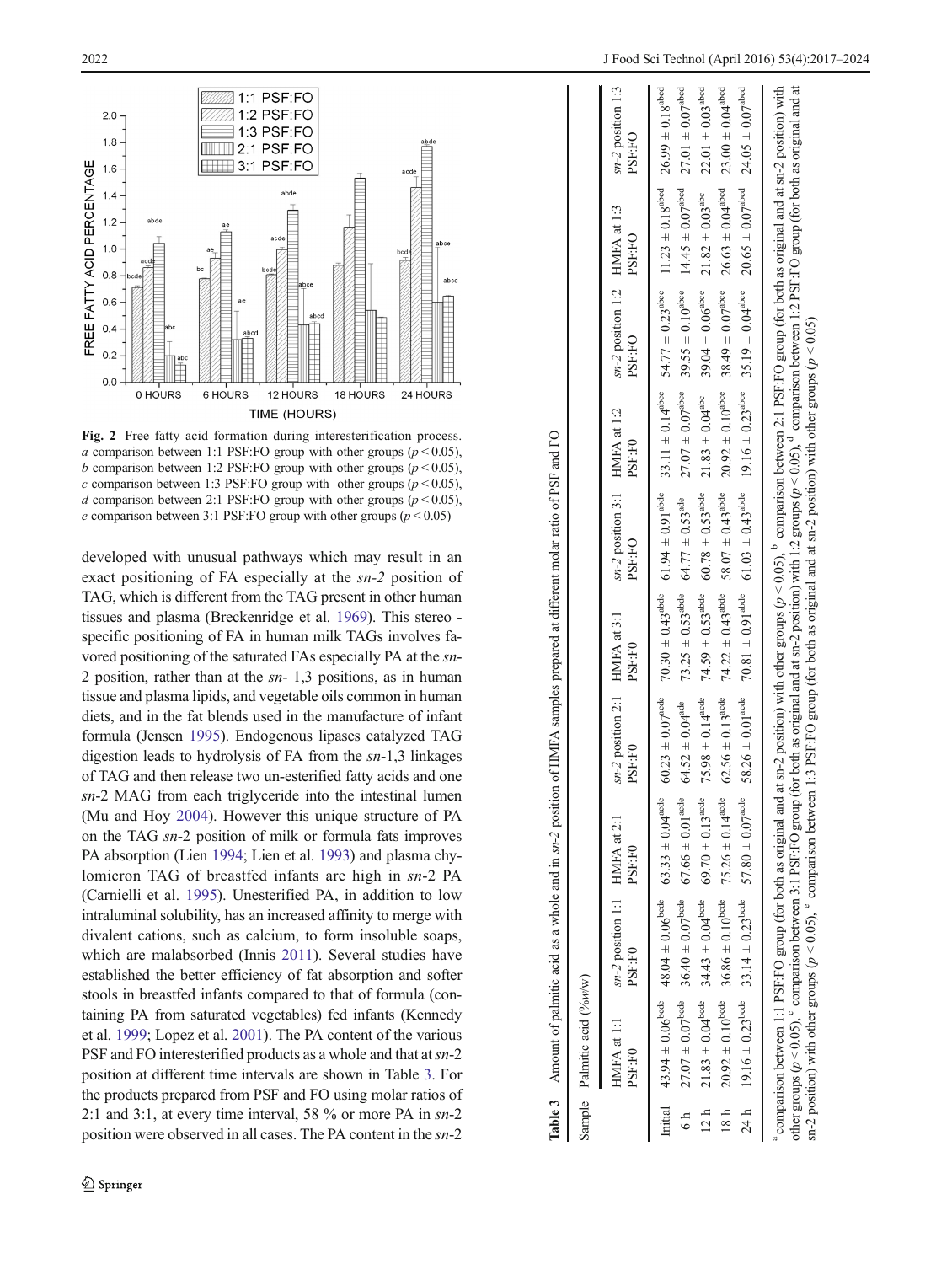<span id="page-6-0"></span>position of the blend was lower than the original in case of HMFA prepared at 2:1 and 3:1 substrate molar ratio of palm stearin fractionate and fish oil. However, the level is higher than that found in most common infant formulas prepared in recent days. The HMFA sample prepared from 2:1 PSF and FO at 12 h contained highest amount of PA at  $sn-2$  position i.e. 75.98 %. Lipozyme TLIM is a sn-1, 3 specific lipase and therefore, during reaction with TLIM, except acyl migration, the sn-2 position of the TAG remains unchanged. In spite of the specificity of the sn-1,3-specific lipase, incorporation of FAs into acylglycerols occurred at the sn-2 position due to acyl migration during interesterification. There is elevated evidence of this unusual positioning of PA in human milk TAG which has an important role for infant health in different orders, such as absorption of fat and calcium, bone health, intestinal flora and infant comfort and thus the FA composition especially the positioning of palmitic acid at sn-2 position of these interesterified products of PSF and FO established their suitability as HMFA.

Thus, HMFs could be successfully produced from high PA rich PSF ( $\geq 60\%$ ) and fish oil. These kinds of HMF products could be expected to deliver absorption characteristics due to PA at sn-2 position with health benefits associated with LCPUFAs of FO. The PA rich PSF (88.57 % PA) and LCPUFAs rich FO (especially 21.87 % EPA and 50.76 % DHA) have proved their suitability as the starting material in this study. The enzymatic interesterification of PSF and FO can produce a wide range of HMFAwith varying degree of PA and other FA content. But considering the melting point (42 °C) and PA content of  $sn-2$  position (75.98 %), the HMFA prepared from 2:1 blend of PSF and FO by 12 h interesterification reaction seems to be best alternative of natural HMF.

Acknowledgment The financial assistance received from Department of Science and Technology (DST), Govt. of India by providing INSPIRE fellowship to Ms. Moumita Ghosh and UGC, Govt. of India by providing DSK Kothari Post Doctoral Fellowship to Dr. Avery Sengupta, are gratefully acknowledged.

# References

- Akoh CC (2006) Handbook of functional lipids. CRC press, Boca Raton
- AOCS (1989a) Slip melting point method, Cc 1 25. Official methods and recommended practices of the America Oil Chemists Society, 4th edn. AOCS Press, Champaign
- AOCS (1989b) Free fatty acids method, Te 1a 64. Official methods and recommended practices of the America Oil Chemists Society, 4th edn. AOCS Press, Champaign
- Aoe S, Yamamura JI, Matsuyama H, Hase M, Shiota M, Miura S (1997) The positional distribution of dioleoyl-palmitoyl glycerol influences lymph chylomicron transport, composition and size in rats. J Nutr 127:1269–1273
- Birch EE, Castaneda YS, Wheaton DH, Birch DG, Uauy RD, Hoffman DR (2005) Visual maturation of term infants fed long-chain

polyunsaturated fatty acid-supplemented or control formula for 12 mo. Am. J. Clin. Nutr. 81:871–879

- Breckenridge WC, Marai L, Kuksis A (1969) Triglyceride structure of human milk fat. Can J Biochem 47(8):761–769
- Carnielli VP, Luijendijk IH, Beek RHV, Boerma GJ, Degenhart HJ, Sauer PJ (1995) Effect of dietary triacylglycerol fatty acid positional distribution on plasma lipid classes and their fatty acid composition in preterm infants. Am J Clin Nutr 62(4):776–781
- El-Loly MM (2011) Composition, properties and nutritional aspects of milk fat globule membrane – a review. Pol J Food Nutr Sci 61(1):7– 32
- Fleith M, Clandinin MT (2005) Dietary PUFA for preterm and term infants: review of clinical studies. Crit. Rev. Food Sci 45:205–229
- Guesnet P, Alessandri JM (2011) Docosahexaenoic acid (DHA) and the developing central nervous system (CNS) - implications for dietary recommendations. Biochimie 93:7–12
- Gunstone FD (2001) Why are structured lipids and new lipids sources required? In: Gunstone FD (ed) Structured and modified lipids. Marcel Dekker, New York, NY, pp. 1–35
- Innis SM (2011) Dietary triacylglycerol structure and its role in infant nutrition. Adv Nutr 2(3):275–283
- Innis SM, Dyer R, Quinlan P, Diersen-Schade D (1995) Palmitic acid is absorbed as sn-2 monopalmitin from milk and formula with rearranged triacylglycerols and results in increased plasma triglyceride sn-2 and cholesteryl ester palmitatein piglets. J Nutr 125:73–81
- Innis SM, Gilley J, Werker J (2001) Are human milk long-chain polyunsaturated fatty acids related to visual and neural development in breast-fed term infants? J Pediatr 139:532–538
- Jensen RG (1995) Comments on the extraction of fat from human milk for analysis of contaminants. Chemosphere 31(9):4197–4200(author reply 200-5)
- Karabulut I, Turan S, Vural H, Kayahan M (2007) Human milk fat substitute produced by enzymatic interesterification of vegetable oil blend. Food Technol Biotech. 45(4):434–438
- Kennedy K, Fewtrell MS, Morley R (1999) Double-blind, randomized trial of a synthetic triacylglycerol in formula-fed term infants: effects on stool biochemistry, stool characteristics, and bone mineralization. Am. J. Clin. Nutr. 70(5):920–927
- Koletzko B, Tangermann R, von Kries R, Stannigel H, Willberg B, Radde I, Schmidt E (1998) Intestinal milk-bolus obstruction in formula fed premature infants given high doses of calcium. J Pediatr Gastr Nutr. 7:548–553
- Li R, Pande G, Sabir JSM, Baeshen NA, Akoh CC (2014) Enrichment of refined olive oil with palmitic and docosahexaenoic acids to produce a human milk fat analogue. J Am Oil Chem Soc 91(8):1377–1385
- Lien EL (1994) The role of fatty acid composition and positional distribution in fat absorption in infants. J. Pediatr 125(5 Pt. 2):S62–S68.
- Lien EL, Yuhas RJ, Boyle FG, Tomarelli RM (1993) Corandomization of fats improves absorption in rats. J Nutr 123(11):1859–1867
- Lopez A, Bargallo AIC, Folgoso CC (2001) The influence of dietary palmitic acid triacylglyceride position on the fatty acid, calcium and magnesium contents of at term newborn faeces. Early Hum Dev Suppl 65:S83–S94
- Luddy FE, Barford RA, Herb SF, Magidman P, Riemenschneider RW (1963) Pancreatic lipase hydrolysis of triglycerides by a semi micro technique. Presented in part at the AOCS Meeting, Minneapolis
- Metcalfe LD, Schmitz AA (1961) The rapid preparation of fatty acid esters for gas chromatographic analysis. J Anal Chem 33(3):363–364
- Mu H, Hoy HE (2004) The digestion of dietary triacylglycerols. Prog Lipid Res 43(2):105–133
- Reyes HR, Hill CG (1994) Kinetic modeling of interesterification reactions catalyzed by immobilized lipase. Biotechnol Bioeng 43(2): 171–182